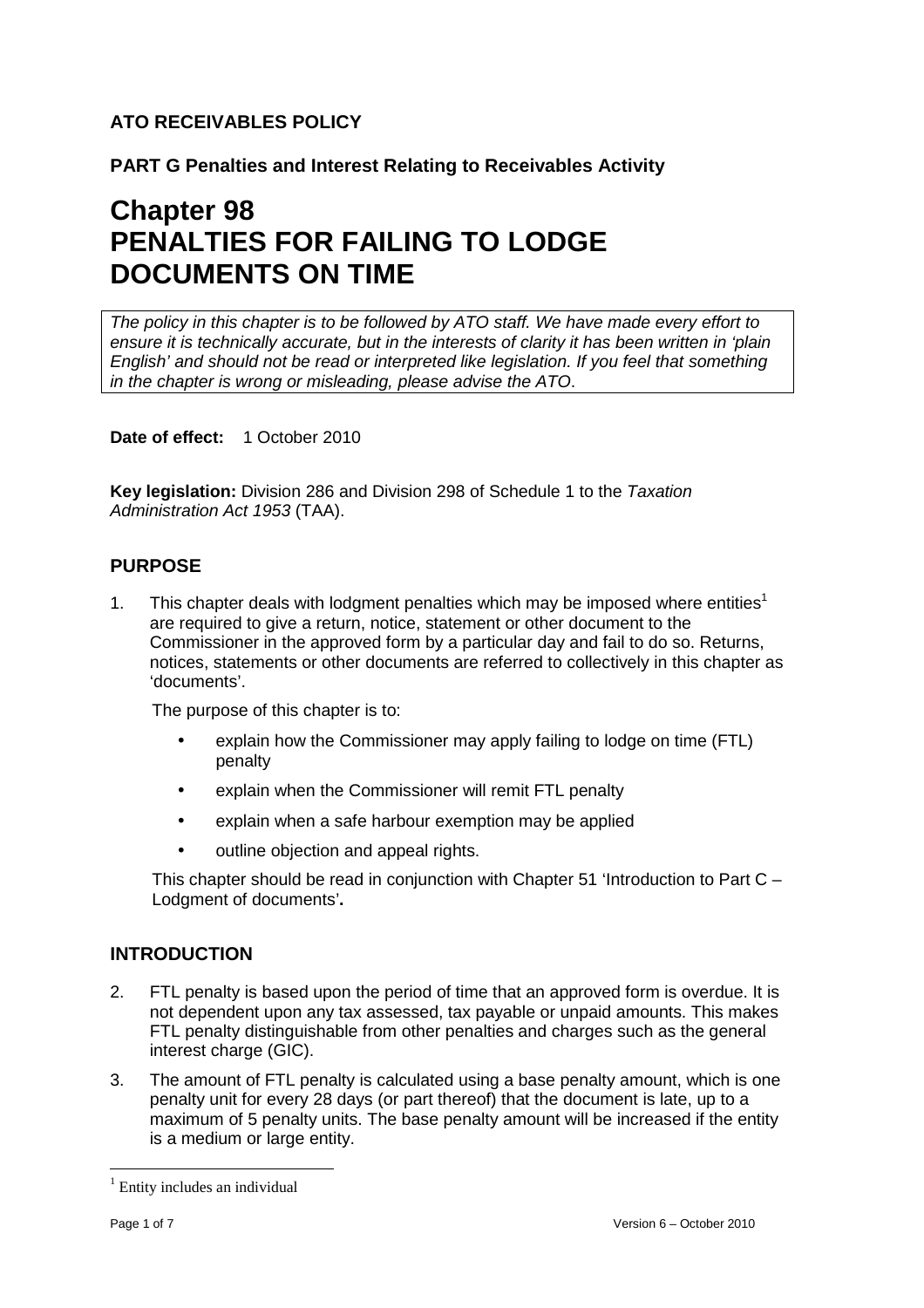4. Objection and appeal rights will exist where the entity is dissatisfied with the Commissioner's decision regarding remission of the FTL penalty and the penalty remaining is more than 2 penalty units.

## **POLICY**

## **Application of FTL penalty**

- 5. The law imposes a penalty if a document is not lodged in the approved form by the due date. However, the penalty does not become payable until the Commissioner gives written notice of the liability to pay the penalty, and the reasons why the entity is liable to pay the penalty.
- 6. Notification of the penalty may be made either before lodgment of the late document or following lodgment of the late document. If the entity is notified of the penalty before the lodgment of the relevant document, the Commissioner may later increase the penalty up to the date the document is lodged in the approved form (to the statutory maximum).
- 7. At law, FTL penalty applies separately to each lodgment or notification of a tax related liability. However, where separate obligations are required to be reported on the one document, for example, on an activity statement, generally **only one** FTL penalty will be applied to the document.
- 8. Broadly, our policy is that a penalty will be applied if a document is not lodged in the approved form by the due date, and it:
	- (i) places the efficient operation of the taxation and superannuation systems at risk
	- (ii) provides a significant benefit or advantage to the late or non lodger over the general community, or
	- (iii) erodes community confidence in the taxation and superannuation systems.
- 9. Examples of the considerations underlying this policy described in the previous paragraph include:
	- (i) revenue collections are often contingent on timely lodgments
	- (ii) pay as you go (PAYG) withholding annual reports reconcile amounts withheld from employees
	- (iii) large entities may gain cash flow advantages by delaying lodgment (by delaying updates to PAYG instalment rates)
	- (iv) information from large entities is valuable to the ATO in managing compliance risks
	- (v) the community expects penalties to be administered fairly, with those who avoid reporting on time being penalised, and those who are trying to do the right thing given reasonable opportunity to comply.
- 10. The Commissioner seeks to apply FTL penalty in such a way as to positively influence lodgment behaviours.
- 11. In deciding whether to apply FTL penalty the Commissioner will have regard to:
	- (i) the compliance history of the entity
	- (ii) the effort taken by the ATO to obtain lodgment
	- (iii) the value of the information required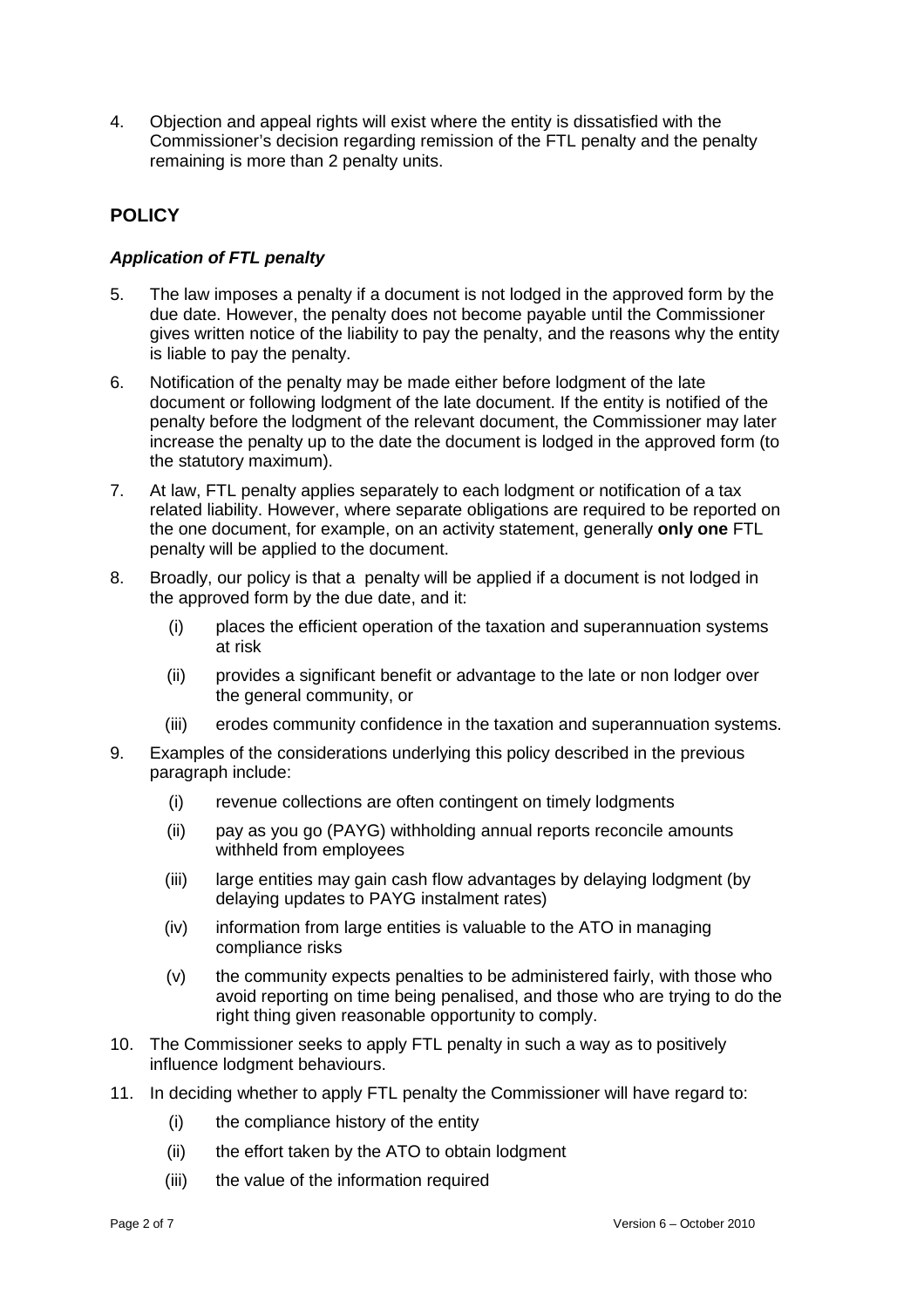- (iv) whether the entity has had an opportunity to comply
- (v) whether the entity is aware of their lodgment obligation and the consequences of not meeting that obligation
- (vi) any contact the entity, or their registered tax or BAS agent may have had with the ATO prior to the due date for lodgment
- (vii) the length of time the document was overdue
- (viii) the likelihood that application of FTL penalty will improve on time lodgment behaviour.
- 12. The Commissioner uses an automated system to apply FTL penalty to documents, which are lodged late. The automated system uses a system of filters to exclude documents and entities which represent a low risk. The system accounts for short postal service or transmission delays.
- 13. The Commissioner may also apply FTL penalty to overdue documents using a manual process:
	- (i) in cases that are excluded from the automated system
	- (ii) on documents that remain overdue
	- (iii) in situations of escalating non-compliance, or
	- (iv) to high risk entities.
- 14. In applying FTL penalty, the Commissioner must determine the 'size' of the entity at the time a document is required to be lodged. The base penalty amount is increased if the entity is a medium or large entity.
- 15. The Commissioner will not always have the current information available to determine the correct size of an entity in accordance with the size tests as prescribed in the law. Consequently, the Commissioner will generally use the client's withholder status to determine an entity's size. Where a client does not have a large or medium withholder status and there is no evidence on hand justifying a higher rate, then the base penalty is applied.
- 16. GIC will apply to any FTL penalty which remains unpaid after the due date for payment. Remissions of any GIC applied will be in accordance with the policy outlined in Chapter 93 'General interest charge'.
- 17. In certain circumstances an entity is not liable to pay the FTL penalty, as a safe harbour exemption may apply where the document had a due date for lodgment of 1 March 2010 or later and all the following apply:
	- (i) the entity engaged a registered tax agent or BAS agent to lodge the document
	- (ii) the entity provided all relevant information to the agent to enable the document to be lodged on time
	- (iii) the failure to lodge on time was not due to either:
		- intentional disregard of a taxation law by the agent, or
		- recklessness by the agent as to the operation of a taxation law.
- 18. To rely on this safe harbour exemption, the entity has to prove that they gave all relevant information in sufficient time to their agent so that the document could be given to the Commissioner by the due date for lodgment.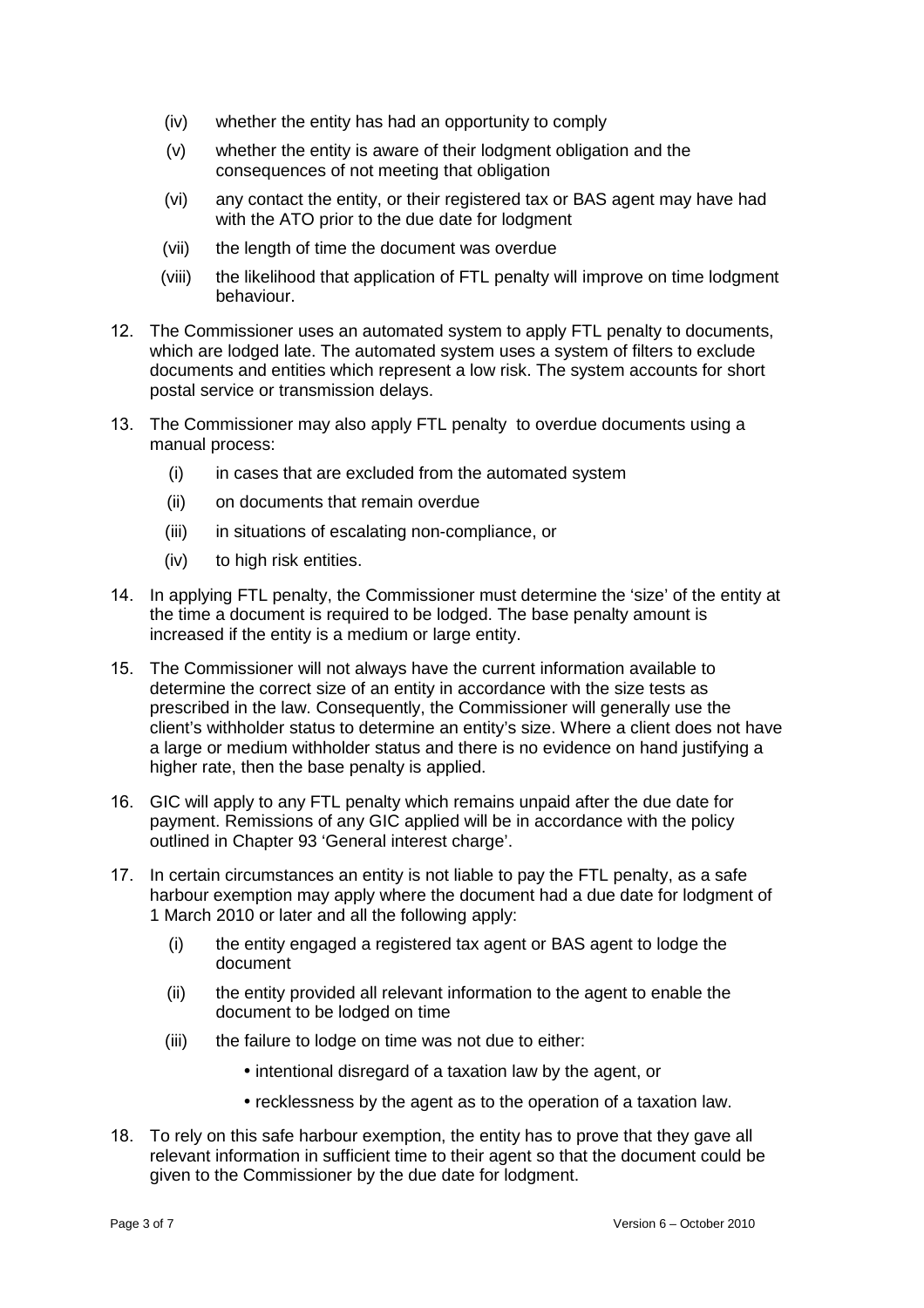- 19. The Commissioner will generally not consider a request for a safe harbour exemption until:
	- (i) the document is actually lodged
	- (ii) an FTL penalty has been applied to the entity's account, and
	- (iii) the agent who lodged the document has been given an opportunity to comment on the entity's claim.
- 20. There are no objection rights attached to the safe harbour exemption. Where the Commissioner determines that the safe harbour exemption does not apply, the entity can seek a review of that decision under the Administrative Decision (Judicial Review) Act 1977.
- 21. Where the Commissioner determines that the safe harbour exemption does not apply, the Commissioner may consider whether a remission of the FTL penalty is warranted.

#### **Remission of FTL penalty**

- 22. The Commissioner has the discretion to remit FTL penalty in full or in part, depending on the circumstances that led to the failure to lodge on time.
- 23. A decision on a request for remission of penalty will be made having regard to:
	- (i) the facts of each individual case including:
		- information provided by the entity or their tax agent, and
		- any other information available to the Commissioner
	- (ii) the Taxpayers' Charter and the compliance model
	- (iii) Chapter 1 'Principles underlying the ATO Receivables Policy'
	- (iv) the policy guidelines contained in this chapter.
- 24. Where the Commissioner is satisfied that a remission of penalty is warranted, either in full or in part, it will be remitted.
- 25. Full remission of FTL penalty will be granted where the entity or their agent can establish that circumstances beyond their control existed which reasonably impacted on their ability to lodge the document on time.
- 26. Generally, FTL penalty will only be remitted after the outstanding document has been lodged.

#### **Requests for remission**

- 27. An entity is entitled to request a remission of FTL penalty.
- 28. Requests for remission should fully outline the reasons for the delay in lodgment and the steps the entity has taken to lodge the overdue documents.
- 29. We may ask for the remission request to be made in writing. This would be likely where:
	- (i) the document at the time of making the remission request is still outstanding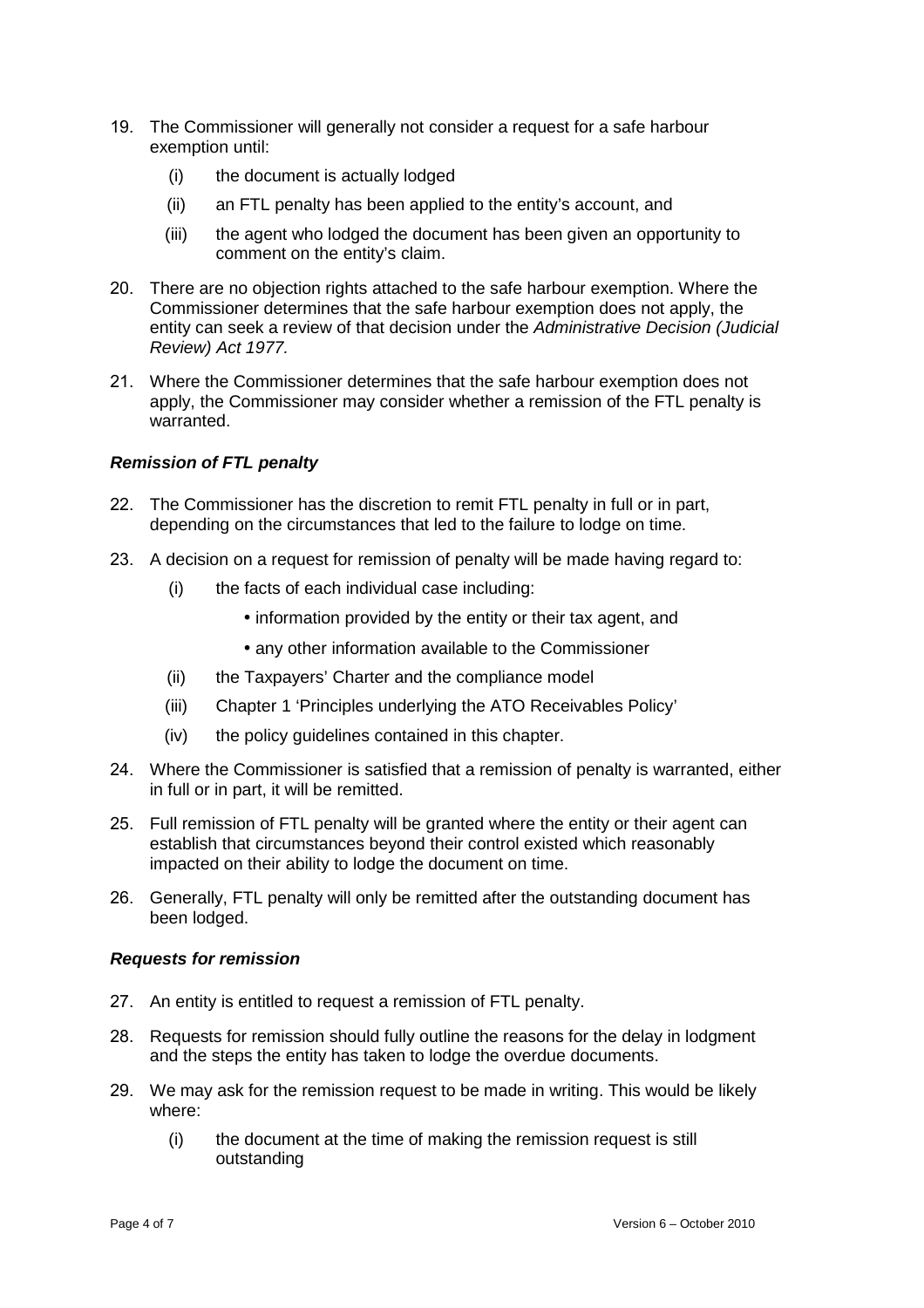- (ii) the penalty has been applied on an unlodged document as a result of compliance action
- (iii) the information provided verbally does not clearly demonstrate the circumstances which led to the late lodgment, or
- (iv) it is considered necessary in order for the Commissioner to make an informed decision.

#### **Reasons for remission**

- 30. Remission of FTL penalty will be granted where the delay in lodgment occurred due to **circumstances beyond the control of the entity**.
- 31. Where circumstances beyond their control do not exist, it may still be appropriate for the Commissioner to remit the FTL penalty, in full or in part, where it would be **fair and reasonable** to do so.

#### **Circumstances beyond the control of the entity**

- 32. An entity (or their agent) may be able to demonstrate that the difficulties they experienced were due to factors beyond their control and clearly could not be predicted and the entity or their agent was not in a position to request further time to lodge.
- 33. Such circumstances may include, but are not limited to:
	- natural disasters, or
	- the serious illness of the entity or their agent, if a sole practitioner.

#### **Fair and reasonable**

- 34. A decision by the Commissioner to remit penalty because it is fair and reasonable must be considered in view of the legislative intent that entities should be liable to a penalty if they lodge late.
- 35. Entities will need to demonstrate that it is fair and reasonable to remit the penalty, having regard to the nature of the specific event or decision.
- 36. A decision to remit penalty must be fair to the entity concerned, and also fair to the whole community. In other words an entity who habitually lodges late or fails to lodge should not be given any undue advantage over those entities who organise their affairs to ensure they can lodge on time.
- 37. For example, it would generally be fair to remit the penalty where a client has a good compliance history.

#### **Objection and appeal provisions**

- 38. Where the Commissioner decides not to remit an amount of FTL penalty, either in part or in full, the entity must be advised in writing, of the decision, the reasons for the decision, and their objection rights.
- 39. If the Commissioner has refused to remit in full or in part a penalty amount and the entity is dissatisfied with the decision, an objection may be made if the penalty amount that remains payable after the refusal is more than 2 penalty units.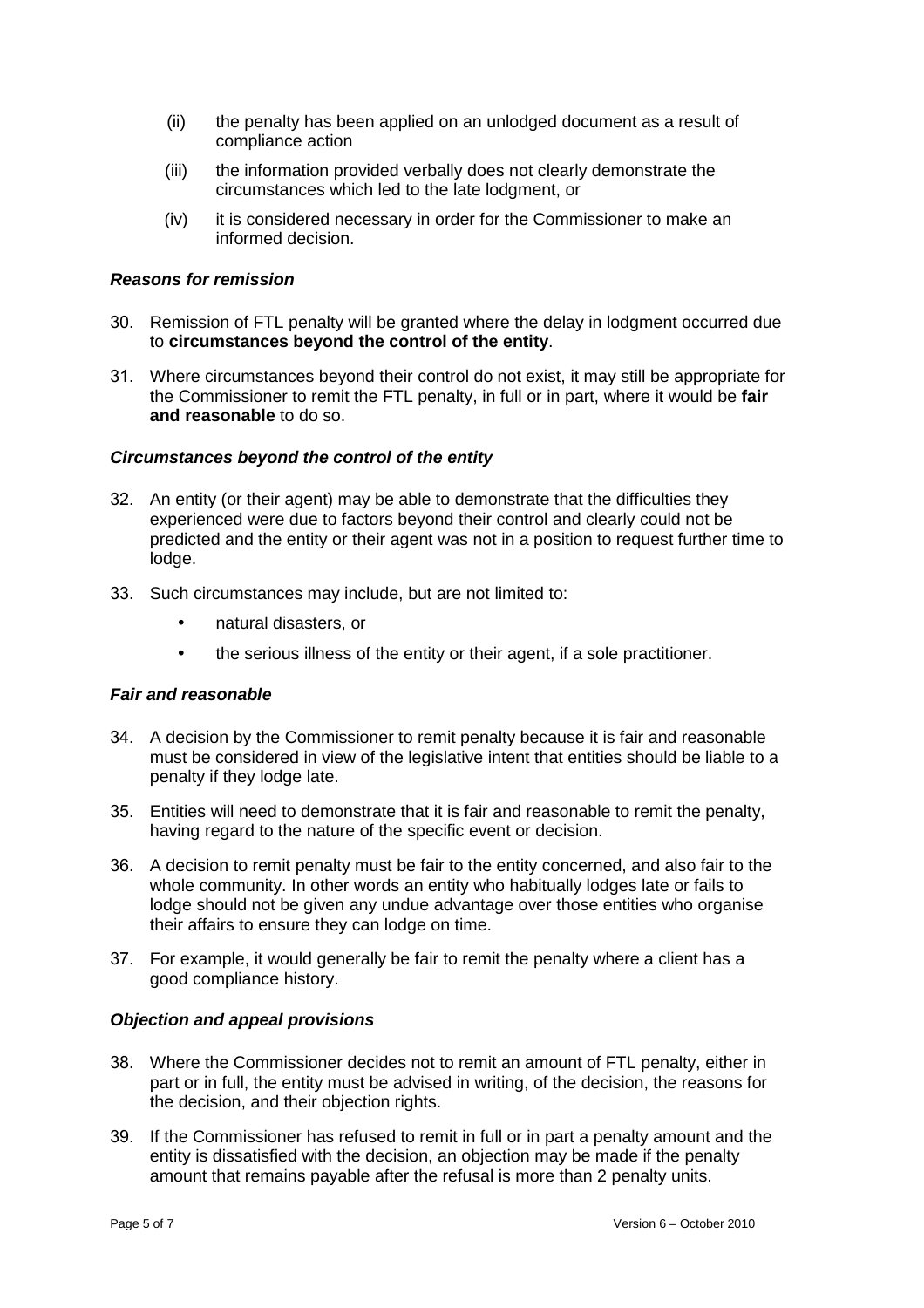- 40. If an entity is dissatisfied with an objection decision by the Commissioner, the entity may:
	- (i) apply to the **Administrative Appeals Tribunal (AAT)** for review of the objection, or
	- (ii) appeal to the **Federal Court** against the objection decision.
- 41. Where a decision not to remit a penalty cannot be reviewed by objection (for example, if the amount of penalty that remains payable after the refusal to remit is 2 penalty units or less) the entity may seek a review of the decision under the Administrative Decisions (Judicial Review) Act 1977.

### **TERMS USED**

Activity statement – an approved form that allows the entity or representative to report obligations for GST, luxury car tax (LCT), wine equalisation tax (WET), PAYG withholding, PAYG instalments, FBT instalments and fuel tax credits (FTC).

Approved form – a form that has been approved by the Commissioner as acceptable to provide information required by the ATO. An example of an approved form is any income tax return or activity statement. Law Administration Practice Statement PS LA 2005/19 outlines how a form becomes an approved form and what is required to be in it.

Base Penalty Amount – takes the meaning set out in subsection 286-80(2) of Schedule 1 to the TAA. It is imposed for each period of 28 days or part thereof that an approved form remains outstanding after its due date for lodgment. (up to a maximum of 5 penalty units).

Due date for lodgment – the date by which documents must be lodged with the Commissioner.

Large withholder – takes the meaning set out in section 16-95 of Schedule 1 to the TAA and is generally an entity where amounts withheld (or who is part of a wholly owned group of companies and the amount withheld by those companies) exceed \$1 million annually being required to report and pay within 6-9 days of withholding.

Lodgment penalties – for the purposes of this chapter, lodgment penalties means failure to lodge on time penalty.

Medium withholder – takes the meaning set out in section 16-100 of Schedule 1 to the TAA and is generally an entity where amounts withheld are greater than \$25,000 and up to and including \$1 million. Medium withholders are required to remit and report on a monthly basis withheld amounts, by the end of the 21st day of the next month.

PAYG withholding – under this system payers withhold amounts from payments to payees and report and pay the withheld amounts to the ATO.

Penalty unit – the unit upon which the base penalty amount is calculated for failing to lodge documents on time in accordance with Subdivision 286-C of Schedule 1 to the TAA. The value of a penalty unit can be determined by reference to section 4AA of the Crimes Act 1914 and is currently \$110.

Taxation law – takes the meaning set out in subsection 995-1(1) of the *Income Tax* Assessment Act 1997, and is an Act of which the Commissioner has general administration, or regulations under such an Act.